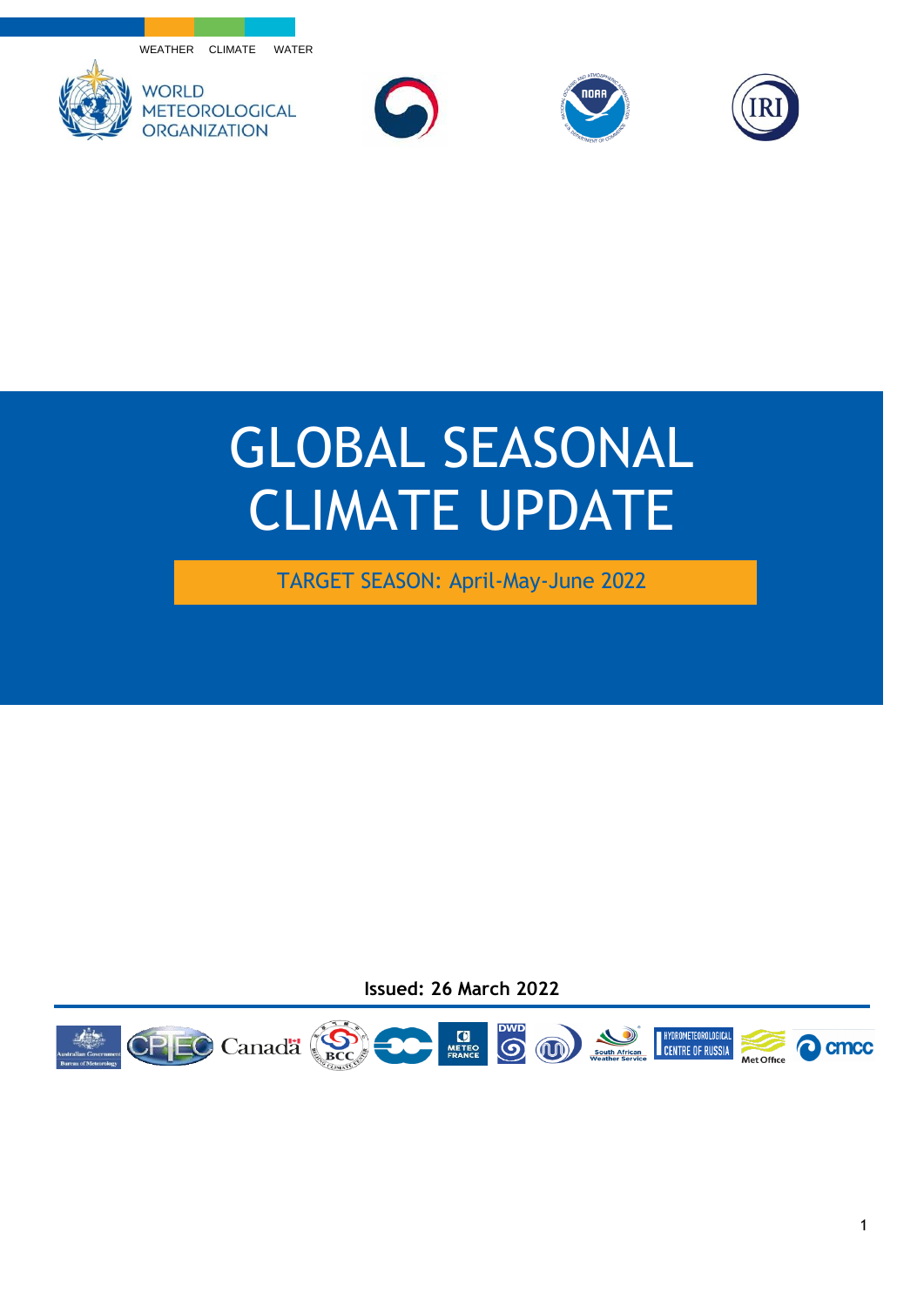## Summary

During December-February 2021/22, all four Pacific Niño sea-surface temperature (SST) indices in the central and eastern Pacific were below-normal. The observed SST conditions in the equatorial Pacific were characterized by a weak La Niña state. The Indian Ocean Dipole (IOD) over the observed period was weakly negative. The North Tropical Atlantic (NTA) and the South Tropical Atlantic (STA) SST indices were weakly positive.

For the April-June 2022 season, below-normal SST anomalies in the Niño 3.4 and Niño 3 regions with values of approximately -0.5°C (Niño 3.4) and -0.5°C (Niño 3) are predicted indicating a tendency towards a return to nearnormal conditions. The Indian Ocean Dipole is predicted to be weakly negative. SSTs over most of the equatorial western Pacific, Indian, and Atlantic Oceans are expected to be near or above-normal. SSTs between about 30°N and 60°N in the Pacific and Atlantic Oceans are expected to be above-normal.

Although near-normal ENSO conditions are predicted to return in the equatorial central and eastern Pacific, a forecast for widespread warmer-than-average SSTs elsewhere dominates the forecast of air temperatures for April-June 2022. Positive temperature anomalies are expected over most of the land areas in the Northern Hemisphere, with the exceptions being north-western North America, the Indian subcontinent, and southeast Asia. The largest land air-temperature anomalies are expected over the far northern and north-eastern parts of Asia and the Arctic, southern parts of North America, northern central America, and the Arabian Peninsula where the models are very consistent in predicting likelihood for an anomalously warm April-June 2022. Consistency for likelihood for abovenormal temperature is also high over much of Europe. Models have a moderate consistency in predicting higher probabilities for below-normal temperatures over the coastal Pacific areas of north-western North America. In near-equatorial latitudes and the Southern Hemisphere, the likelihood for positive temperature anomalies is predicted with high consistency over a large area from the Maritime subcontinent extending into the South Pacific and over New Zealand, as well as over near-equatorial Africa extending south-eastwards over Madagascar. Likelihood for near-normal temperatures is enhanced for most of South America north of about 30º S. Other areas with high consistency in the likelihood of predictions of below-normal temperatures are the central and eastern tropical Pacific, reflecting the presence of below-average SST conditions, and the south-eastern Pacific. Over Australia, the predicted signal is not well defined. Over the southern regions of South America temperature is predicted to be above-normal, however, model consistency is low.

Because of below-average SST conditions associated with a declining La Niña that are predicted for April-June 2022, together with an enhanced east-west SST gradient in the equatorial Pacific, some of the predicted rainfall patterns are similar to canonical rainfall impacts of La Niña. There are increased chances of unusually dry conditions along the equator centred near the dateline and extending towards the southern parts of South America. Anomalously wet conditions are predicted in much of the Maritime subcontinent immediately north of the equator and extending into the south-west Pacific and north central Pacific. The areas of increased probability for unusually wet conditions extend over much of Australia, but model consistency is weak. The other areas of likelihood for an increase in rainfall are the north-eastern and the far north-western part of South America, northern Asia, the Indian subcontinent, and southeast Asia. There are weaker indications of wet conditions over part of north-western North America and over some parts of southern Africa. There are moderately strong indications of below-normal rainfall across the southern part of North America, part of South America south of 20°S, the western and the far eastern regions of Asia, eastern parts of Central Africa, western and southern Europe, and the central western Indian Ocean. Over much of the rest of Africa, there is little consistency in predicted rainfall.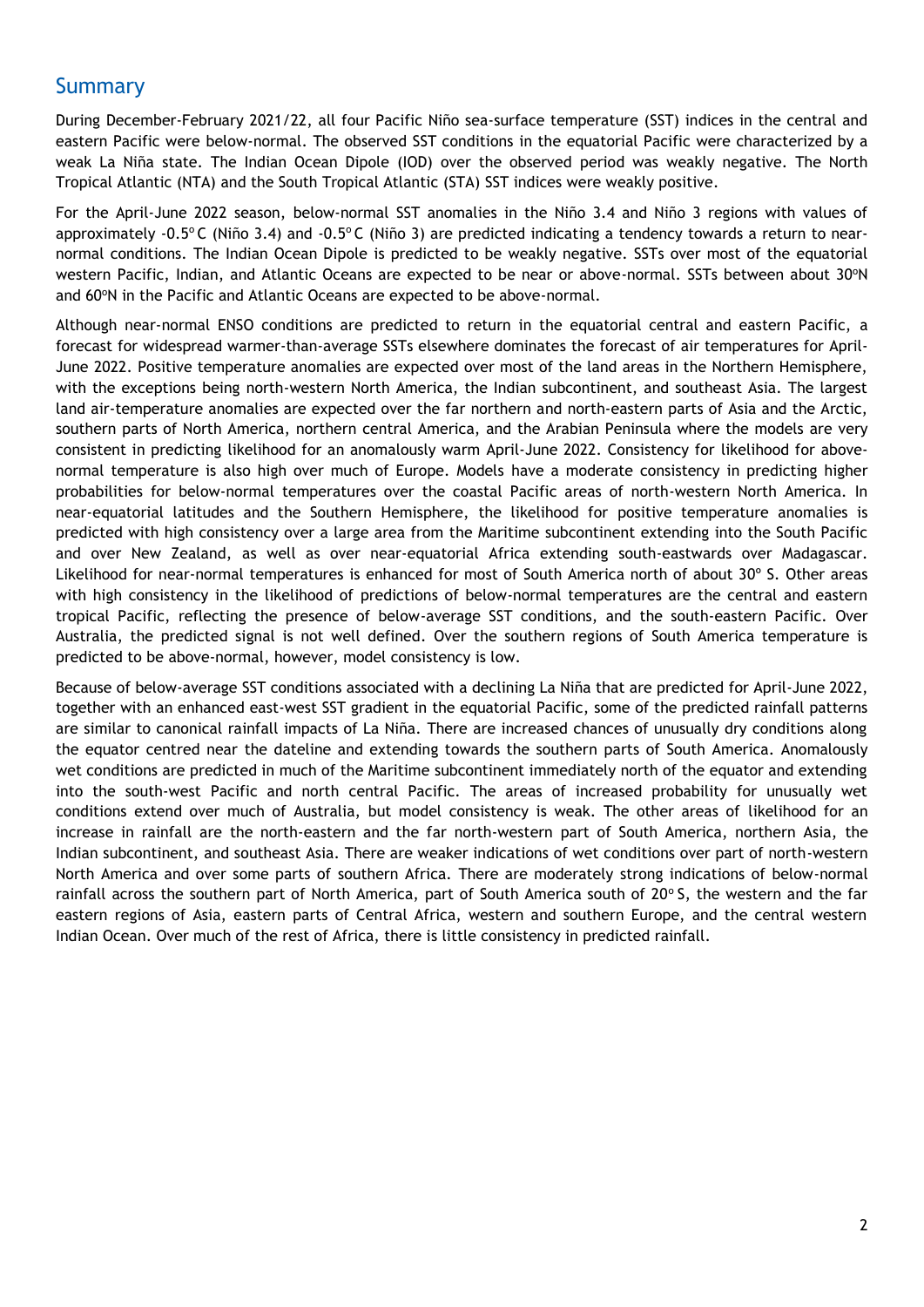

Figure 1. Probabilistic forecasts of surface air temperature and precipitation for the season April-June 2022. The tercile category with the highest forecast probability is indicated by shaded areas. The most likely category for below-normal, above-normal and near-normal is depicted in blue, red and grey shadings respectively for temperature, and orange, green and grey shadings respectively for precipitation. White areas indicate equal chances for all categories in both cases. The baseline period is 1993–2009.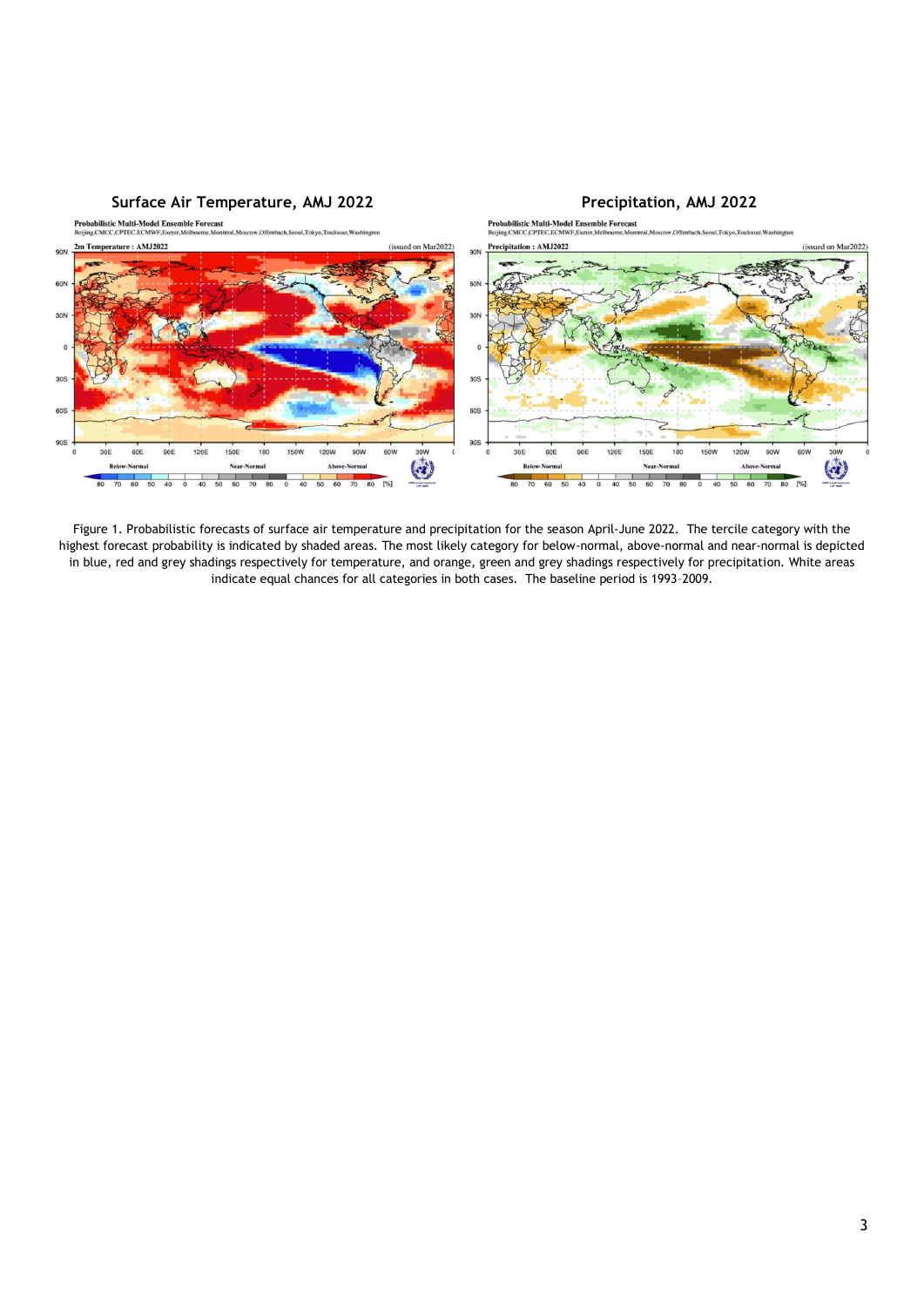

Obs Surface Temperature Anomaly (C) DJF2021/2022<br>(with respect to the 1981-2010 base period)

Figure 2. Observed December-February 2021/2022 near-surface temperature anomalies relative to 1981–2010. (*Source:* U.S[. Climate Prediction](https://www.cpc.ncep.noaa.gov/)  [Center\)](https://www.cpc.ncep.noaa.gov/).